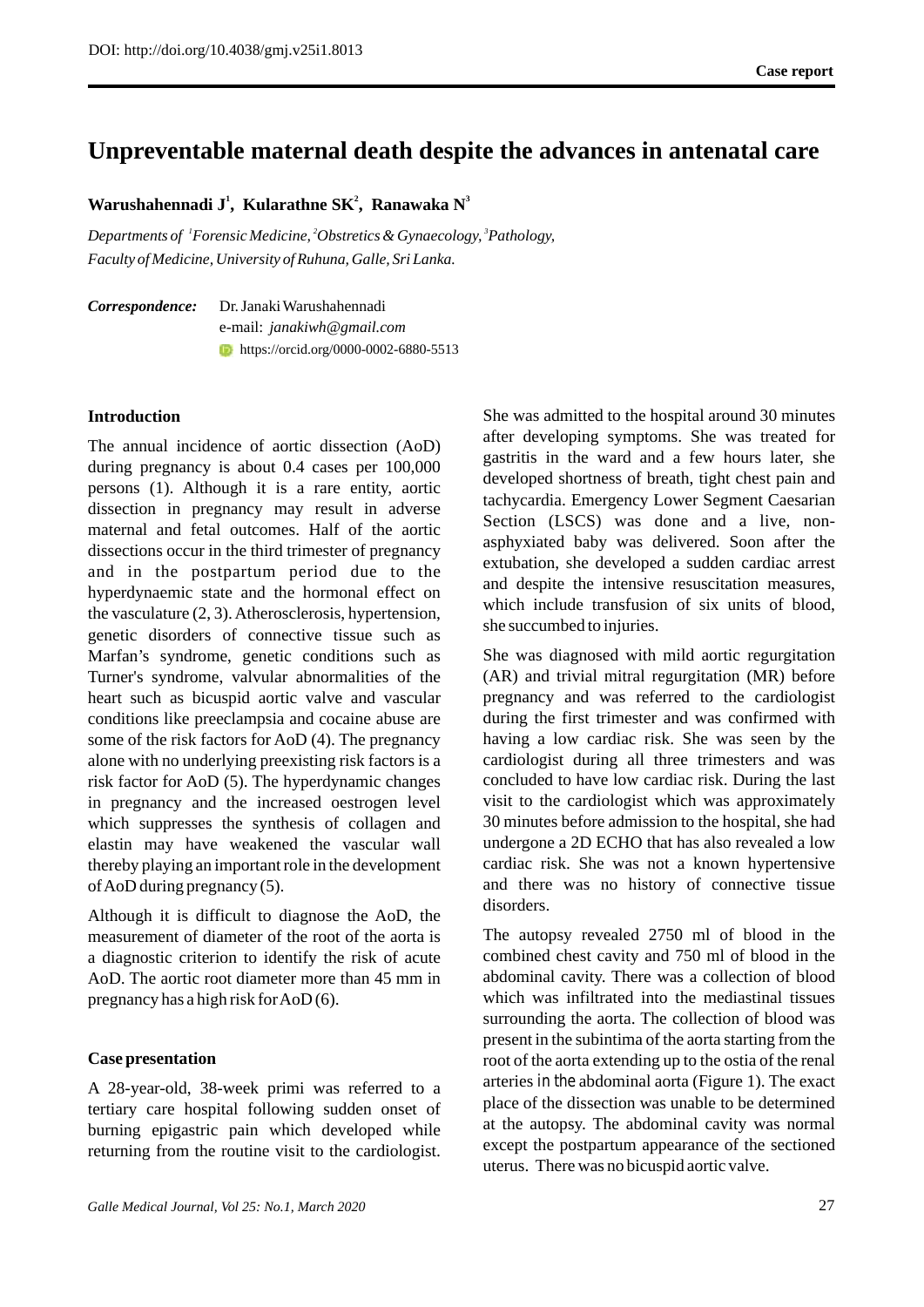Several sections obtained from different sites of the aorta for histology revealed degeneration of tunica media and through and through micro-tears with leakage of blood into the surrounding tissues of the aorta (Figure 2). The cause of death was concluded as haemorrhagic shock following acute aortic dissection in a pregnant woman.



**Figure 1:** The eviscerated organs with the opened aorta. Note absence of tears on the intima.



**Figure 2:** Micrograph of the aorta showing leakage of blood into its wall.

# **Discussion**

This patient was diagnosed with AR and trivial MR which are not considered as risk factors for the aortic dissection. Among the valvular heart diseases, bicuspid aortic valve, which is a congenital anomaly of the aortic valve, is considered as a risk factor for acute AoD (7). This indicates that the deceased did not have a known preexisting risk factor for the acute AoD other than being pregnant. The hyperdynamic changes in pregnancy such as increased heart rate, stroke volume, cardiac output, and left ventricular dimensions may have affected on the forces on the aortic valve (6) and this may be exacerbated by increased outflow resistance in the distal aorta due to compression by the gravid uterus (5). The hormonal changes during pregnancy suppress the synthesis of collagen and elastin weakening the elastic fibers of the aortic vessel wall (8). Therefore these alterations during pregnancy may have caused the aortic dissection in the deceased.

The common symptoms at the onset of the AoD are, chest pain accounting for 12% and the back pain accounting for 55% (9). Sudden onset of dyspnea, nausea and vomiting has been reported in a death due to AoD (10). Our patient had burning epigastric pain more suggestive of gastritis. The determination of having a low cardiac risk by the cardiologist a few hours before and the atypical clinical symptoms may have contributed to delay in suspecting AoD.

The evaluation by a cardiologist a few hours before death revealing a low cardiac risk was based on the measurements of the root of the aorta, which measured less than 40mm. For it to be high risk of AoD, the aortic root diameter should be more than 45mm in pregnancy. However, thirty minutes later she developed symptoms and was admitted to the hospital. On suspicion of AoD, an emergency LSCS was performed. Pregnancy itself is a risk factor for the development of AoD, which can lead to sudden unexpected death. This case report highlights the fact that one cannot rely totally on investigation findings. Further, lack of reference values for aortic root diameter among Sri Lankans may have contributed to failure in early diagnosis. However, the increased risk of AoD during pregnancy should be kept in mind in patients with symptoms even without preexisting risk factors.

### **References**

1. Thalmann M, Sodeck GH, Domanovits H, Gassberger M, Loewe C, *et al.* Acute type A aortic dissection and pregnancy: a popular based study. *Eur. J Cardiothorac Surg,* 2011; **39**(6): 159-63.